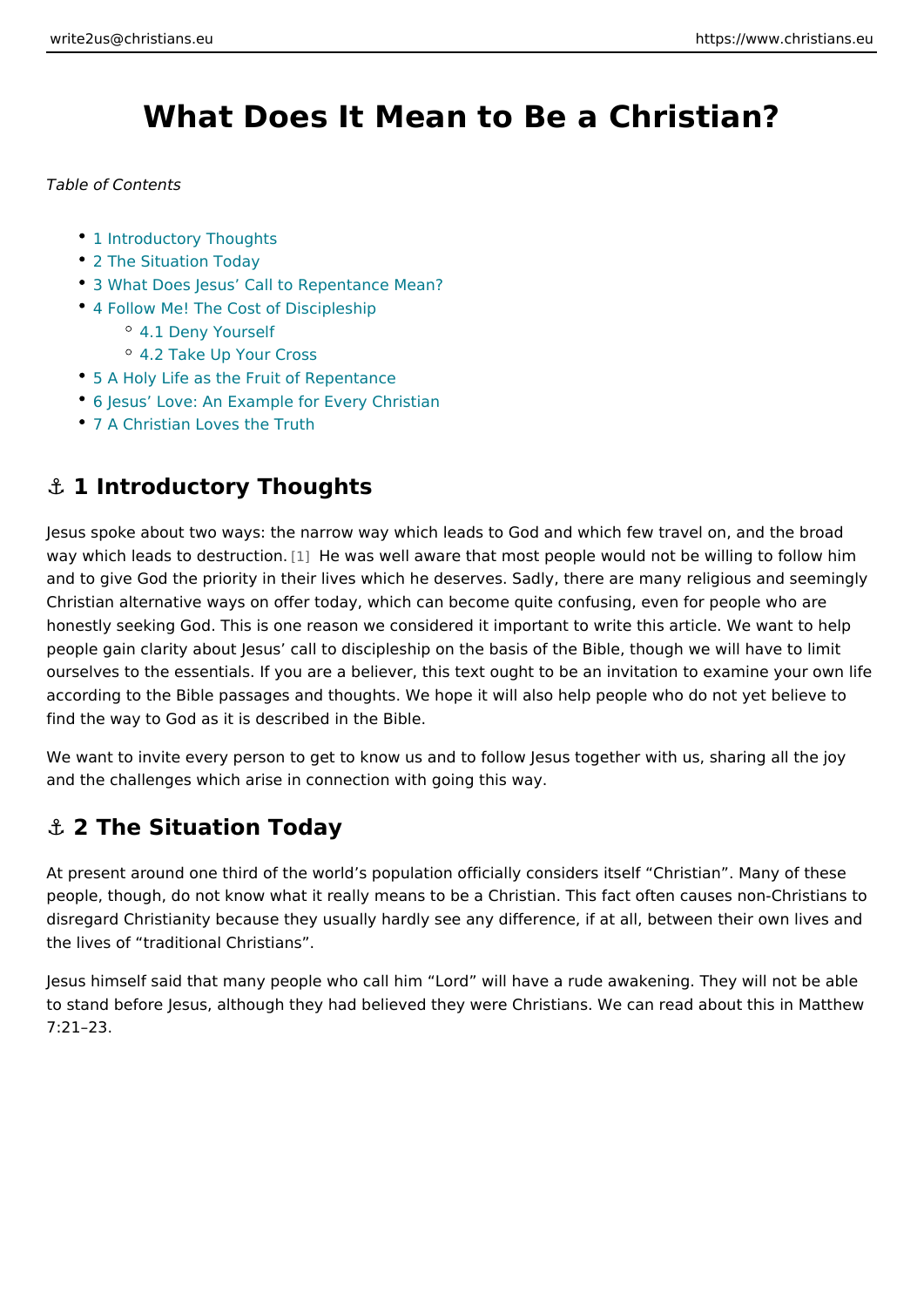<span id="page-1-0"></span>Not everyone who says to me, Lord, Lord, will enter the kingdom of he one who does the will of my Father who is in heaven. On that day many Lord, Lord, did we not prophesy in your name, and cast out demons in do many mighty works in your name? And then will I declare to them, I you; depart from me, you workers of lawlessness.

These words are a serious warning against religious self-deception. There will b that they did great things in Jesus name and are convinced that they belong to them away because, although they called him Lord they did not act according to

### &" 3 What Does Jesus Call to Repentance Mean?

The people Jesus spoke to were all religious . They believed in God and were b give an account to God for the way they lived their lives. And yet, Jesus called recognized the problems in their lives and he addressed them: indifference, relig righteousness, willfulness and their lack of respect for God. He knew that they v repent by recognizing and regretting their sins.

Nowadays there are also many religious people whose lives show that they hardl lives. What Jesus quoted to his contemporaries from the prophet Isaiah is just a

You hypocrites! Well did Isaiah prophesy of you, when he said: This pe with their lips, but their heart is  $\alpha$  factor  $\alpha$  =  $(2\alpha + 1)\alpha$ 

God sees the heart of a person. We cannot fool God with our religious activities ourselves. The normal attitude we should have towards our creator is that he de hearts. This means that we have to make a decision to submit everything to him, commandment which Jesus called the great and first commandment .

And one of the scribes came up and heard them disputing with one anot that he answered them well, asked him, Which commandment is the most all? Jesus answered, The most important is, Hear, O Israel: The Lord Lord is one. And you shall love the Lord your God with all your heart an soul and with all your mind and with all your strength. The second is the love your neighbour as yourself. There is no other commandment greate And the scribe said to him, You are right, Teacher. You have truly said and there is no other besides him. And to love him with all the heart an understanding and with all the strength, and to love one s neighbour as more than all whole burnt offerings an Mark criati  $2.8$ s33)

God loves us with his perfect love. Having a loving relationship with him means our strength and heart as a child loves his father. A child does not want to ignor trusts and obeys him.

The parable of the pro $\phi$  gales comibes well what repentance means. The pr[odi](#page-8-0)gal so his own way, seeking happiness far from his father s house in worldly pleasures what his father thought about it. When he realized that the path he had chosen v himself and returned brokenheartedly to his father. He regretted deeply the way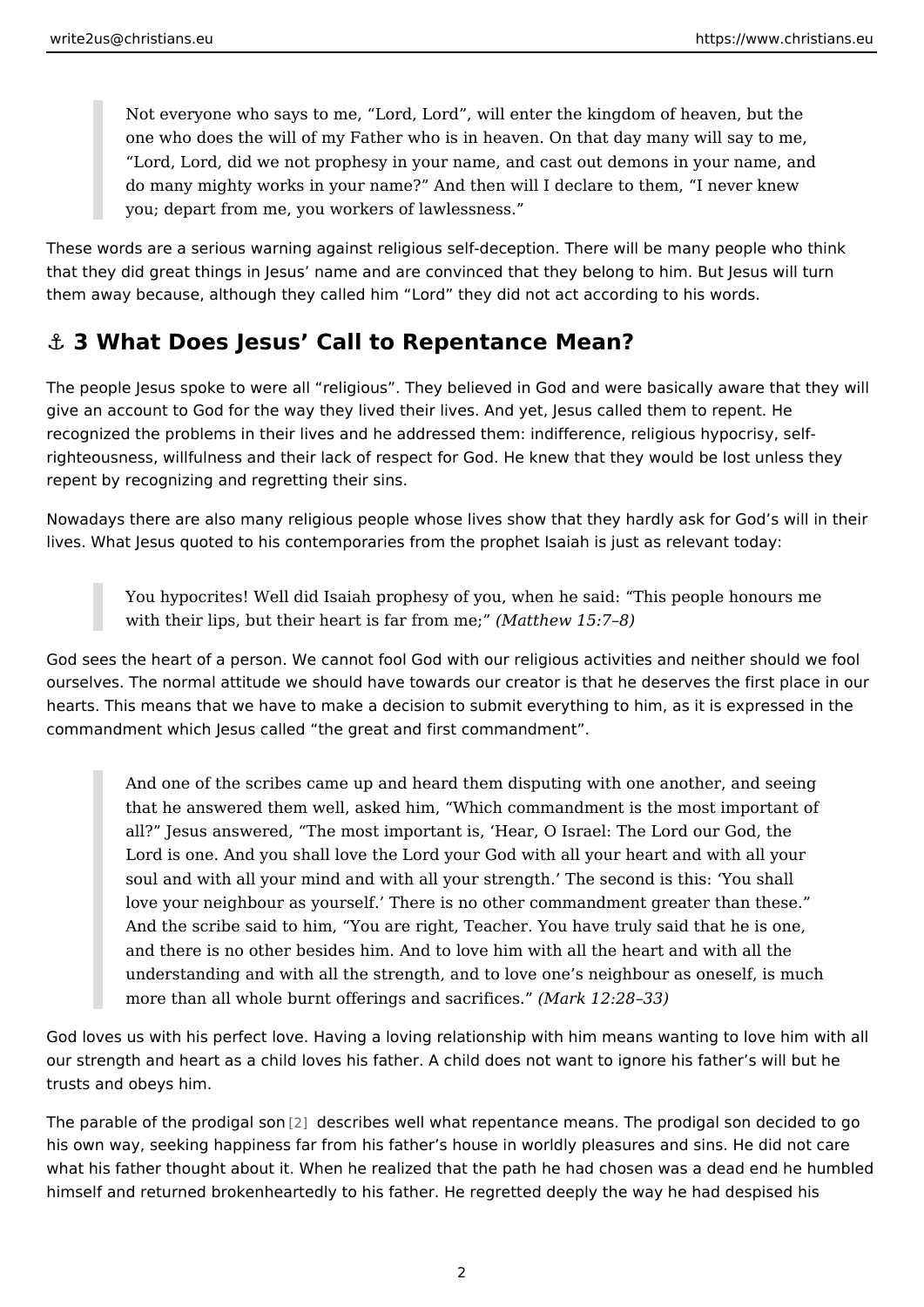<span id="page-2-0"></span>father's love. He knew that he cannot do anything to compensate for what he had destroyed. The only thing left for him to do was to confess his guilt and to ask for forgiveness, trusting in his father's goodness and mercy. The authenticity of his repentance became visible through his desire to serve his father obediently from then on. His father embraced him, gave him a ring and sandals and arranged a celebration without the slightest reproach. The son's guilt was forgiven, their relationship restored. And so in the son's life there was a completely new beginning—as the father expresses it in the parable:

For this my son was dead, and is alive again; he was lost, and is found. *(Luke 15:24)*

With this parable Jesus wanted to show that God accepts as his child every person who sincerely regrets his sins, forgiving him all his guilt. In this way he offers every "prodigal son" hope that the way back to the Father's house is possible—yes, the Father is even waiting and keeping watch to see when his child will return. Whoever allows himself to be touched by this love will experience repentance as something joyful, like the joy of the son who is allowed to return home. The following words of Jesus also describe this joy:

The kingdom of heaven is like treasure hidden in a field, which a man found and covered up. Then in his joy he goes and sells all that he has and buys that field. Again, the kingdom of heaven is like a merchant in search of fine pearls, who, on finding one pearl of great value, went and sold all that he had and bought it. *(Matthew 13:44–46)*

Whoever realises what a precious treasure it is that God loves us and wants to give us true life, will be ready to "sell" everything else to gain this treasure. If someone is not willing to do that because some things are so "valuable" to him that he is not ready to give them up for God, he will not spend eternity with him, a fact which is visible in the encounter of the rich young man with Jesus.

And as he was setting out on his journey, a man ran up and knelt before him and asked him, "Good Teacher, what must I do to inherit eternal life?" And Jesus said to him, "Why do you call me good? No one is good except God alone. You know the commandments: 'Do not murder, Do not commit adultery, Do not steal, Do not bear false witness, Do not defraud, Honour your father and mother.'" And he said to him, "Teacher, all these I have kept from my youth." And Jesus, looking at him, loved him, and said to him, "You lack one thing: go, sell all that you have and give to the poor, and you will have treasure in heaven; and come, follow me." Disheartened by the saying, he went away sorrowful, for he had great possessions. *(Mark 10:17–22)*

This man wanted to come to God—and he made efforts to achieve this. But he clung to his possessions. He was not ready to give up everything in order to follow Jesus. But this did not move Jesus to lower his standard. He did not run after the man to offer him a compromise. It does not show love and respect for God if we want to withhold anything from him. With this, Jesus also showed us that we cannot be Christians without the unconditional readiness to place ourselves and everything we have at God's disposal. The following section will make this clearer.

## **⚓ 4 Follow Me! The Cost of Discipleship**

In Luke 9:23–26, following the first prediction of his suffering, we read Jesus' clear statement on the seriousness of being his disciple, that is, of life as a Christian.

And he said to all, "If anyone would come after me, let him deny himself and take up his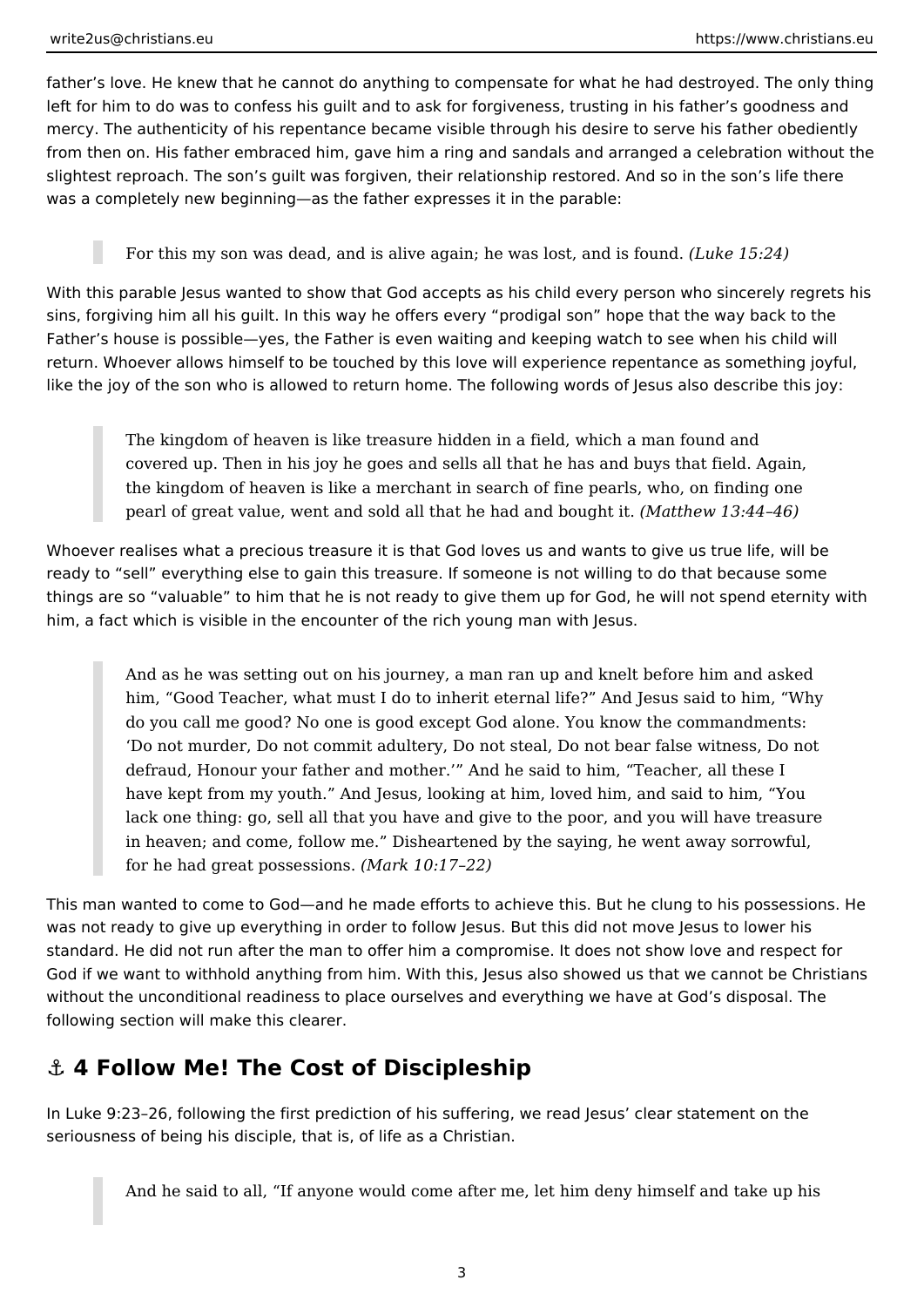<span id="page-3-0"></span>cross daily and follow me. For whoever would save his life will lose it, his life for my sake will save it. For what does it profit a man if he gair and loses or forfeits himself? For whoever is ashamed of me and of my will the Son of Man be ashamed when he comes in his glory and the glor and of the holy angels. But I tell you truly, there are some standing her taste death until they see the kingdom of God.

Despite the seriousness of these words, they are hardly taken seriously nowaday who call themselves Christians, only very few really think about what this passa wants to be a Christian has to ask himself what it practically means for his life cross, lose his life, and not to be ashamed of Jesus or his words. Jesus spoke number of disciples who wanted to take it especially seriously.

#### &" 4.1 Deny Yourself

If we really want to follow in Jesus footsteps, we need to be aware that this pat determination. We cannot walk this path if we hold onto our own plans, desires a would create in us an inner conflict in which we would be torn between God s wi would rob us of the strength to act. Denying one s self means letting go of all o and placing our life completely into God s hands. He alone has the overview and for us and for others. That is why we can trust him more than we can trust ourse to submit his own plans and ideas to God will not be able to experience his lead

#### &" 4.2 Take Up Your Cross

It is certainly no accident that Jesus spoke these words in the context [of](#page-8-0) pordic we, too, will be unable to walk this path unless we are ready to suffer. That is w cross makes it clear that Jesus was so strongly in conflict with the world that th bear him. As Christians we will also face conflicts. When we speak God s word t confronted with their sinful and wretched state we can expect to face rejection o circumstances we will lose our good reputation because we tell them things wh them or by which they feel accused. Jesus said that we should not only be ready rejoice when it happens to us.

Blessed are you when people hate you and when they exclude you and r spurn your name as evil, on account of the Son of Man! Rejoice in that joy, for behold, your reward is great in heaven; for so their fathers did (Luke 6:22 23)

There are many people who call themselves Christians who are not willing to sta his demands. They are ashamed to do this because it is not considered modern t truth and to think that Jesus is the one who brought us this truth. They are afrai fashioned and intolerant. But this is, in fact, to betray Jesus instead of taking h will not take the side of such people when they will one day have to give an acc

All these thoughts are underlined by Jesus words in Luke 9:57 62:

As they were going along the road, someone said to him, I will follow y go. And Jesus said to him, Foxes have holes, and birds of the air have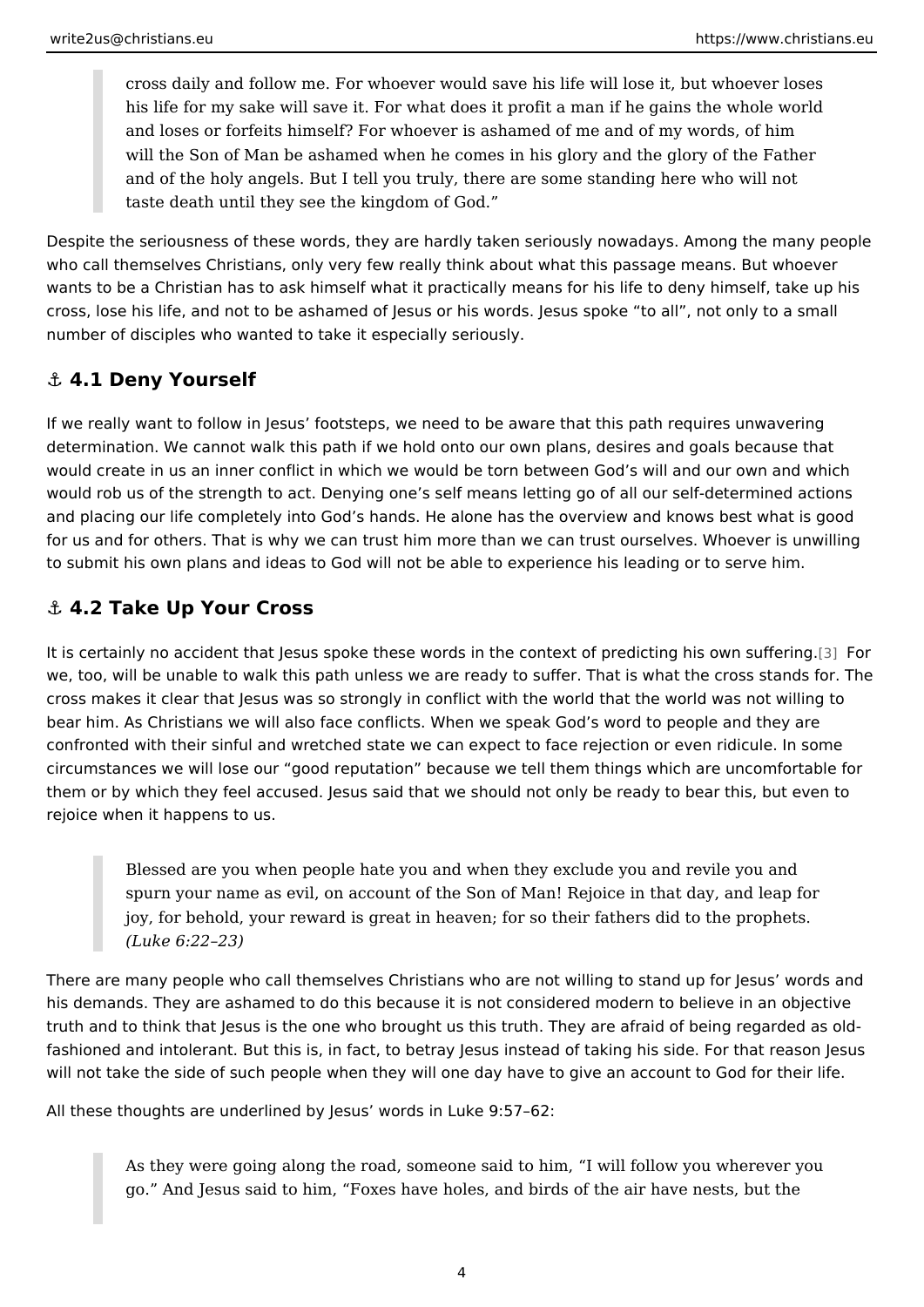<span id="page-4-0"></span>Son of Man has nowhere to lay his head. To another he said, Follow m Lord, let me first go and bury my father. And Jesus said to him, Leav bury their own dead. But as for you, go and proclaim the kingdom of Go said, I will follow you, Lord, but let me first say farewell to those at m said to him, No one who puts his hand to the plough and looks back is kingdom of God.

Foxes have holes, and birds of the airFoll boweim opsults as not an easy path. Walkin can involve renunciation, which we have to be prepared for. Jesus is not saving to have somewhere to live. But just as Jesus, who did not establish a comfortabl earth, we should also live in the awareness that our real home is in heaven. Thi here and now, to lose everything that seems to belong to us and to be outsiders

Let the dead bury their ow hedead &. ot want to forbid his disciples from dealing altogether. He saw that this man wanted to give the work in the Kingdom of God earthly obligations. With these very radical words Jesus showed what the right p have the possibility to help people find eternal life, and we should be conscious important job.

The dead who should bury their own dead are people who do not allow themselves God, and thus are spiritually dead. Consequently they are unable to help anyone

No one who puts his hand to the e plusugal mass wer shows that it is not simply about sa goodbye . Jesus recognized that what was behind this man s desire to take leav of decidedness. If anyone only leaves his old life behind mournfully and half-hea the challenges which come with following Jesus.

#### &" 5 A Holy Life as the Fruit of Repentance

When a person repents and wants to live as a Christian, like the prodigal son, h understood to be sinful, even if he has to overcome himself. Many people who ca not engage in a serious struggle against their sins. Because they do not want to delude themselves into thinking that they are not really sins at all. Or they think forgives anyway because he knows how weak and imperfect we are.

It is important to expose such thoughts for what they are: Excuses. Jesus said t one who beliewew.hen we entrust ourselves completely to God we will experience not leave us alone in our temptations and our weakness. We experience God s gi forgiving our sins, but his grace also trains us to live our lives in this world so wrote in Titus 2:11 14.

For the grace of God has appeared, bringing salvation for all people, tr renounce ungodliness and worldly passions, and to live self-controlled, godly lives in the present age, waiting for our blessed hope, the appear of our great God and Saviour Jesus Christ, who gave himself for us to re all lawlessness and to purify for himself a people for his own possessio for good works.

If we really want to offer our lives to God in service and give up our sins, God g Our lives can then become a sacrifice which is pleasing to God. Serving and obe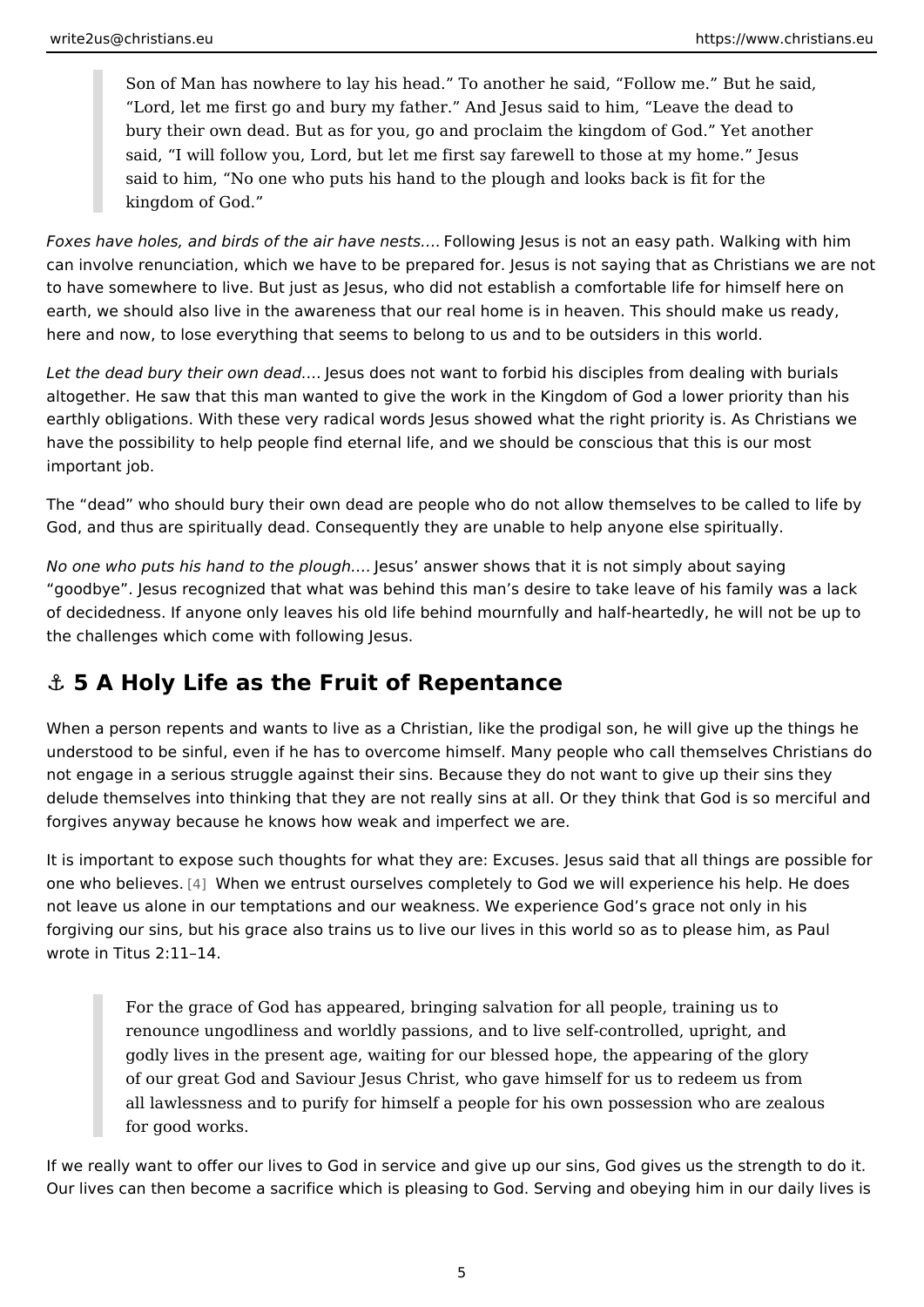<span id="page-5-0"></span>what service really means.

I appeal to you therefore, brothers, by the mercies of God, to present y living sacrifice, holy and acceptable to God, which is your spiritual wor conformed to this world, but be transformed by the renewal of your mind testing you may discern what is the will of God, what is good and acceptable and and acceptable and and and and  $perfect Romans 12:1 2)$ 

There are many clear passages in the New Testament which speak about the holy Doing God s will belongs to loving him and God s love for us means he gives us Whoever lives with Jesus will bear this fruit.

I am the vine; you are the branches. Whoever abides in me and I in him bears much fruit, for apart from me you can do nothing. & By this my Fat that you bear much fruit and so prove to beomy  $\text{d5s5}$ ; $\beta$ )es.

As Christians we are no longer slaves of sin, but servants of God.

Do you not know that if you present yourselves to anyone as obedient s slaves of the one whom you obey, either of sin, which leads to death, o which leads to righteousness? But thanks be to God, that you who were sin have become obedient from the heart to the standard of teaching to committed, and, having been set free from sin, have become slaves of r (Romans 6:16 18)

An in-depth article Saaboout ficationarn be found on this website.

#### &" 6 Jesus Love: An Example for Every Christian

Jesus whole life was characterized by love. Because of his love he left behind I became man so that we can get to know how much God loves us and wants to off reconciliation with him. Because of this love he never sought his own advantage pleasant for him, never chose the easier way instead of the right way. Because of truth and strove to help people learn to see themselves as God sees them rather delusion. He even bore suffering and death on a cross in order to put people to love and humility.

With his loving devotion, Jesus gave us a clear standard. He set no limits to his He gave his disciples, and all who want to be Christians, the command to emulat

A new commandment I give to you, that you love one another: just as I I you also are to love one another. By this all people will know that you a if you have love for one  $\phi$  and the 3:34 35)

Being a Christian does not mean to have general Christian values and to visit a to time, while otherwise living your own life. The first Christians understood this 3:14 18: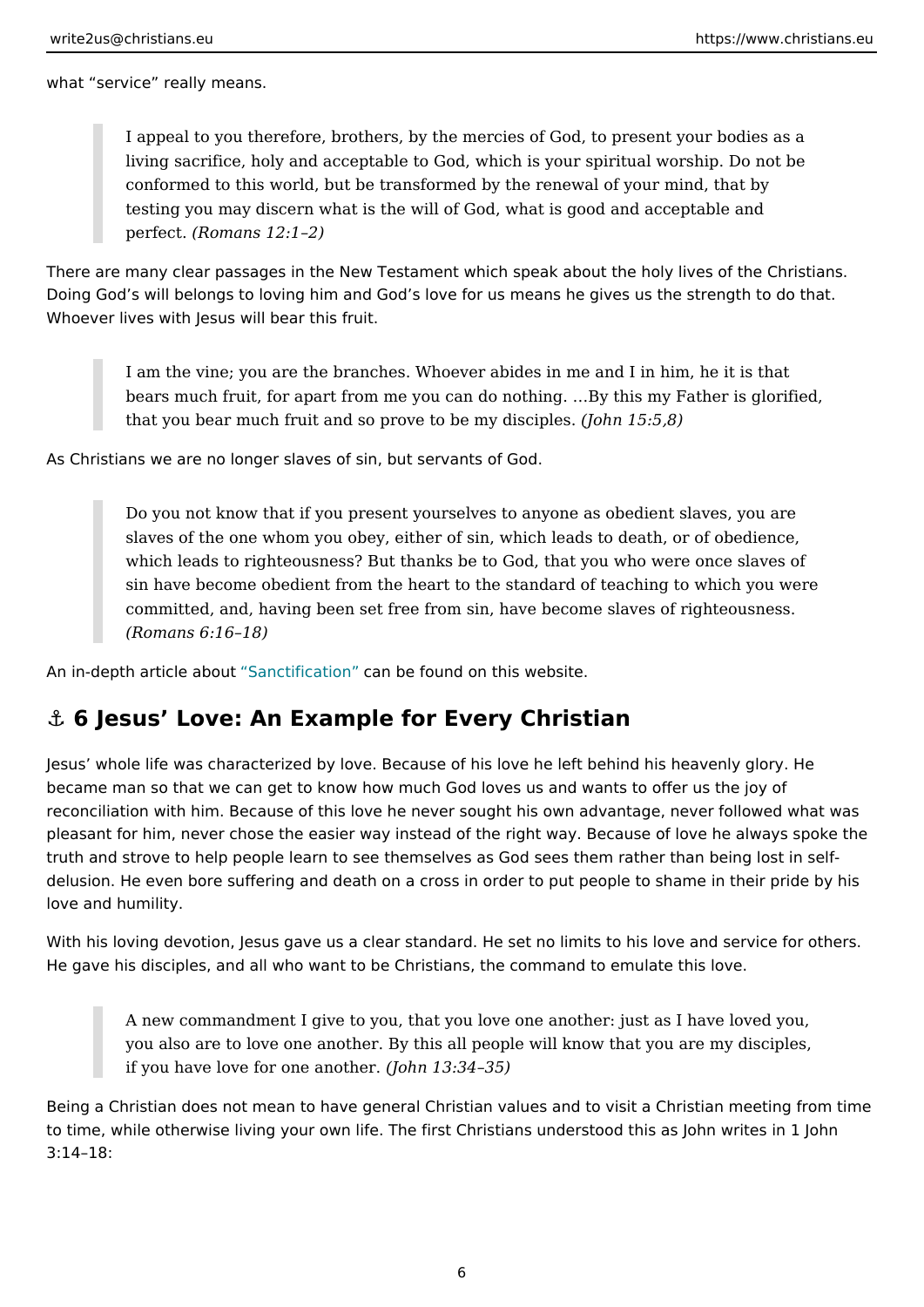<span id="page-6-0"></span>We know that we have passed out of death into life, because we love th Whoever does not love abides in death. Everyone who hates his brother and you know that no murderer has eternal life abiding in him. By this v that he laid down his life for us, and we ought to lay down our lives for if anyone has the world s goods and sees his brother in need, yet close against him, how does God s love abide in him? Little children, let us n talk but in deed and in truth.

This means that we are obliged to lay down our lives for the brothers and to love does that mean for us? A natural expression of love is the longing for fellowship Christians means spending time with one another with the aim to get to know Go him, serve him, to understand and do his will. In this way the self-denial which I becomes a practical reality: Do we want to continue using our spare time for a s or reading novels, as we did in the past? Do we want to work overtime to develo able to buy our dream house? Or are we prepared to change our lives, to give up the right priority to our work and interests so that we have time for our brothers have the longing to take part in their lives and to allow them to take part in ours each other mutually in striving for a holy life? Are we willing to build transparer which we are able to admit our weaknesses and confess our sins? Do we want to day to understand God and the Bible more and more deeply?

Just as Jesus devoted his life completely to the salvation of people, a Christian There is nothing more important than doing what helps others not only to find Go For it is not self-evident that everyone who has started on the narrow path will a sanctification no one will see the Lord (Hebrews 12:14) scripture urges us to su our struggle for holiness.

Take care, brothers, lest there be in any of you an evil, unbelieving heart fall away from the living God. But exhort one another every day, as long today, that none of you may be hardened by the deceitfulness of sin. I come to share in Christ, if indeed we hold our original confidence firm t (Hebrews 3:12 14)

We will only receive eternal life if we remain faithful in our obedience till death.

Be faithful unto death, and I will give you the corridation of  $2$  tiffe.)

In our artTchloe Life of the First Cylonuisclaan sead a more thorough description of the p application of their love for one another.

#### &" 7 A Christian Loves the Truth

People have made very many attempts to provide answers to the important quest we can find the right answer, the truth, with God. He reveals himself to us in va creation, through our conscience and most clearly in the scriptures of the Old an

So Jesus said to the Jews who had believed in him, If you abide in my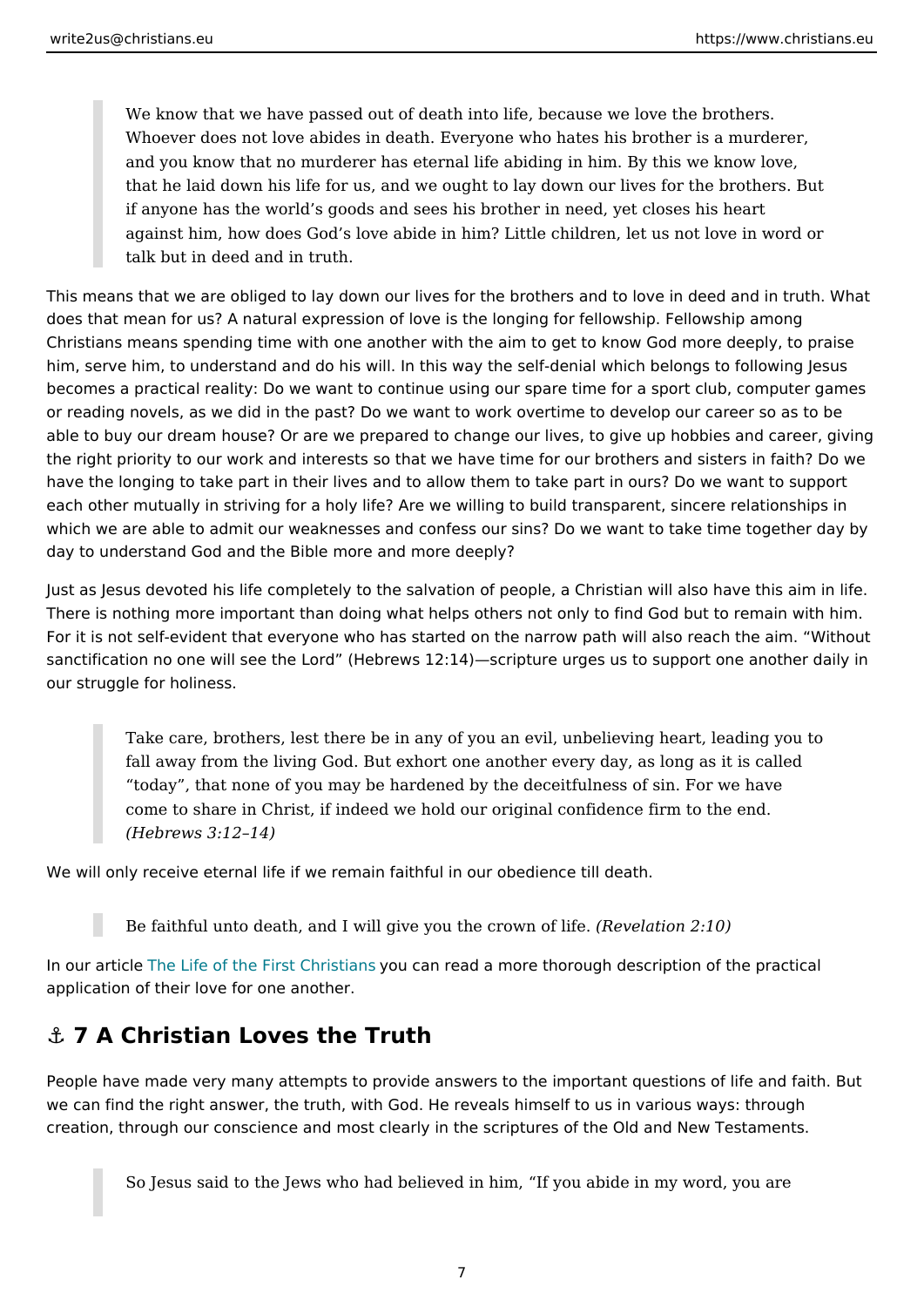truly my disciples, and you will know the truth, and the t(Johnwill set yo 8:31 32)

The knowledge of the truth, the correct understanding of God and his Word is vit do not allow our own understanding of God to be shaped by the Holy Scriptures, concept of God, a concept which suits us. But in this way it is not possible to ha living God.

A Christian is a person who loves the truth and who really wants to understand ( allow himself to be shaped by the words of the Bible and to have any wrong idea delusion uncovered. Just like Peter, every disciple of Jesus will confess that Je eternal life.

Simon Peter answered him, Lord, to whom shall we go? You have the w life, and we have believed, and have come to know, that you are the Ho (John 6:68 69)

Nowadays when we speak with religious people about the Bible we often experier away the passages which challenge them to change their way of thinking and the arguments. A Christian, in contrast, submits to the word of God. If we do not, we who is the truth and who came to reveal the truth to us.

The New Testament underlines the importance of holding fast to the teaching of false teachings also lead to a false lifestyle, our salvation is dependent on whet the biblical teaching. In 1 Timothy 4:16 Paul wrote to Timothy who bore the grea on the correct teaching:

Keep a close watch on yourself and on the teaching. Persist in this, for will save both yourself and your hearers.

Holding on to the right teaching also means to distance ourselves from every fal have responsibility to examine what other people teach and to avoid spiritual fel not hold to the teaching of Christ.

Watch yourselves, so that you may not lose what we have worked for, be reward. Everyone who goes on ahead and does not abide in the teaching not have God. Whoever abides in the teaching has both the Father and t anyone comes to you and does not bring this teaching, do not receive h house or give him any greeting, for whoever greets him takes part in his (2 John 8 11)

This issue is also discussed in greater depth on this Kwepsate lions the Watratic ben Your [and on the Teach](https://christians.eu/danger-of-false-doctrines/)ing &

\*\*\*

In summary: A Christian is a person who answers God s love by desiring to love heart and strength. He has turned away from his old, sinful life and now puts his disposal. He strives for a holy life in obedience to God and submission to his wo wants to understand Jesus teaching deeply and clings to it. He wants to devote